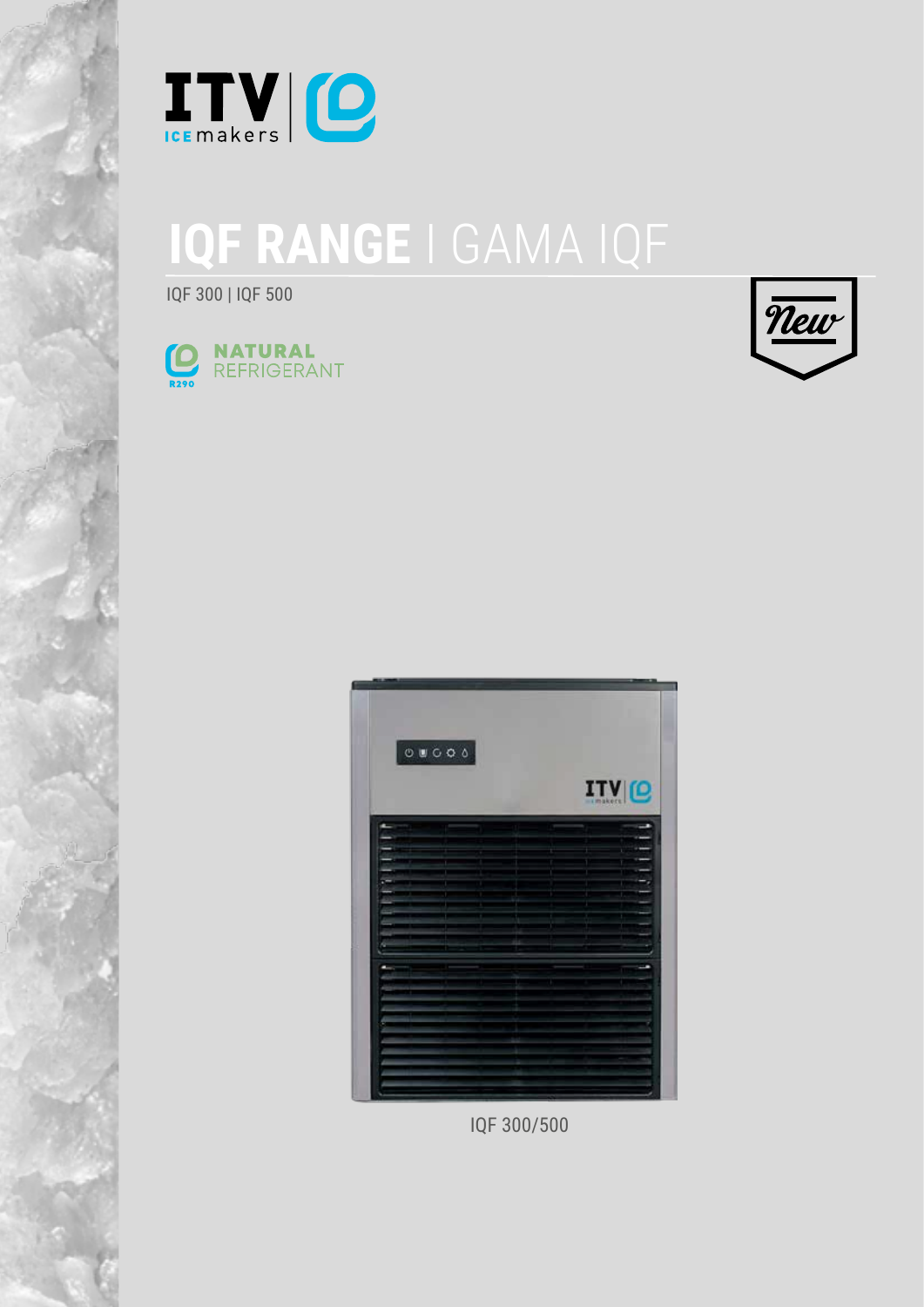

## **SUPERIOR TECHNOLOGY IN DRY GRANULAR ICE FOR LARGE QUANTITIES**

The IQF range produces chip ice with 20% humidity, perfect for the food, health, spa, hospital or laboratory sectors.

It has a high efficiency evaporator that produces uniform and dry crushed ice. In addition, it has a stainless-steel auger with resilient coating to maximize lifespan.

The electronic control allows the ice machine to be turned on and off from the front panel for user convenience. In addition, the self-diagnosis led signals provide information on the status of the machine, its operation and possible alerts, facilitating the assistance of the technician.

The body is made entirely from AISI 304 stainless steel, easily removable and greater resistance.

This range is now available with the new natural refrigerant R290, with a low GWP (Global-warming potential) index, which also reduces energy consumption, making the machines much more efficient and sustainable.

## **LA MEJOR TECNOLOGÍA EN HIELO GRANULAR SECO PARA GRANDES CANTIDADES**

La gama de máquinas IQF produce hielo chip con un 20% de humedad, perfecto para los sectores de alimentación, sanitario, spas, hospitales o laboratorios.

Dispone de un evaporador de alta eficiencia que produce hielo troceado uniforme y seco. Además, cuenta con un husillo de acero inoxidable con un tratamiento superficial que aumenta su vida útil.

Las máquinas de hielo IQF cuentan con control electrónico de la máquina que permite encender y apagar la máquina desde el panel frontal para mayor comodidad del usuario.

Además, las señales led de auto-diagnosis ofrecen información sobre el estado de la máquina, su funcionamiento y posibles alertas, facilitando la asistencia del técnico.

La carrocería es toda de acero inoxidable AISI 304 fácilmente desmontable y de mayor resistencia.

Esta gama ya está disponible con el nuevo refrigerante natural R290, con un bajo índice de GWP (Global-warming potential), que además reduce el consumo energético, haciendo las máquinas mucho más eficientes y sostenibles.